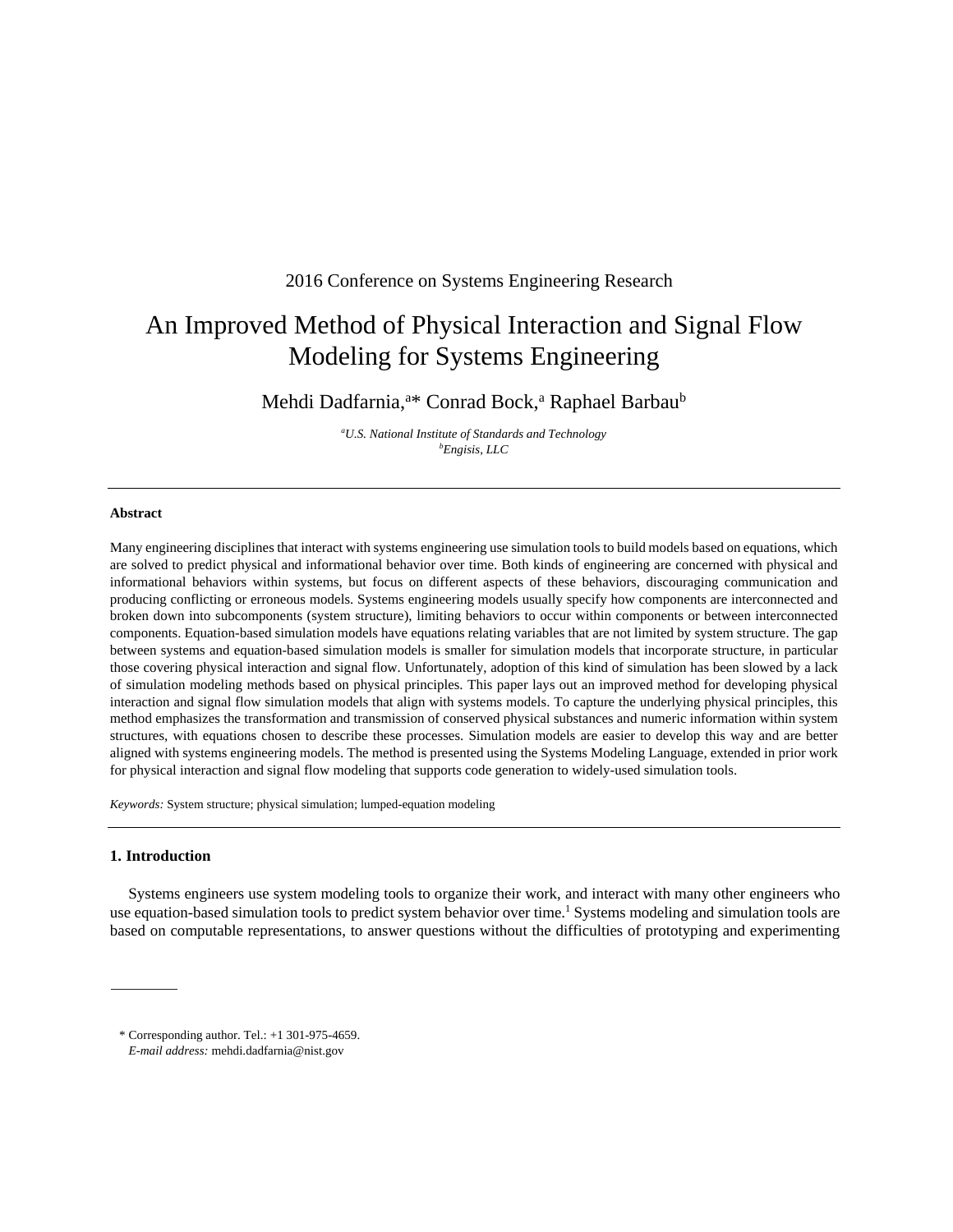on real systems. Both kinds of engineering are concerned with physical and informational behaviors within systems, but focus on different aspects of these behaviors and adopt different approaches to modeling them:

- Systems engineering models usually specify how components are interconnected and broken down into subcomponents (system structure).<sup>2</sup> This is needed to organize and build systems, especially complex ones. Interconnections between components are meant to reflect physical interactions and information exchanges involving multiple components, helping systems engineers coordinate others in specialized engineering disciplines, while depending on them to use equation-based simulation tools for complete descriptions of system behaviors.
- Equation-based simulation models have variables quantifying various aspects of desired systems. These equations are needed to predict system behaviors for comparison to required behaviors, especially in complex designs. The equations are meant to reflect physical and informational behaviors, but can relate variables about components that are widely separated in structures provided by systems engineers, or in structures that do not accurately reflect physical interactions.

The gap between modeling based on system structures and equation-based modeling discourages communication between systems engineers and those using equation-based simulation tools, producing conflicting or erroneous models, and requiring additional work to resolve the differences. Simulation and analysis engineers (typically in specialized engineering domains) need to modify their equation-based models to follow system structures defined by systems engineers, and systems engineers need to change system structures based on simulation feedback about complex physical and informational behavior.

The gap between modeling based on system structures and equations is smaller for equation-based simulation models that incorporate system structure (also known as "lumped parameter," "one dimensional," or "network" models,<sup>3,4,5</sup> referred to as physical interaction and signal flow models in this paper). These kinds of simulation models encourage communication between systems and simulation engineers based on their shared attention to interconnection and the breakdown of components. Simulation tools supporting physical interaction and signal flow modeling present graphical interfaces for specifying equations in system components and linking components together to form larger components. The tools generate additional equations from the links between components, then solve the equations and report predicted values of physical and informational behavior over time.<sup>6,7,8</sup>

Unfortunately, the adoption of physical interaction and signal flow simulation, and alignment with systems models, has been slowed by a lack of simulation modeling methods based on physical principles. Many engineering disciplines still use simulation methods that encourage development of equations relating variables about components widely separated in structures provided by systems engineers. The most basic tools of this kind are text-based, accepting equations entered in the order in which the tools should solve them without regard to system structures.<sup>9,10,11</sup> Graphical tools facilitate construction of these ordered equations by dividing them into "blocks" that define inputs and outputs as well as connecting outputs to inputs to specify solving order.<sup>8,12,13</sup> Equation-based simulation tools that encourage modeling based on system structure<sup>6,7,8</sup> lack methods to develop system structures that accurately reflect physical interactions, and align better with systems models.

This paper presents a method for developing physical interaction and signal flow simulation models that are better aligned with systems models and more accurately reflect physical interactions. The method starts by sketching transformation and transmission of conserved physical substances and numeric information within the system, then developing system structures and equations to describe those processes. Starting from physical processes occurring in system structures is more intuitive than piecing together equations with less guidance. The method aligns the structure of systems and simulation models because physical processes occur within single components and between components that are closely connected structurally, and involve the transformation and transmission of conserved physical substances, which systems engineers need for coordinating others in specialized disciplines. The method guides development of equations based on physical processes through graphical representation of physical principles, relating equations to conserved substance flow within single components and between directly connected components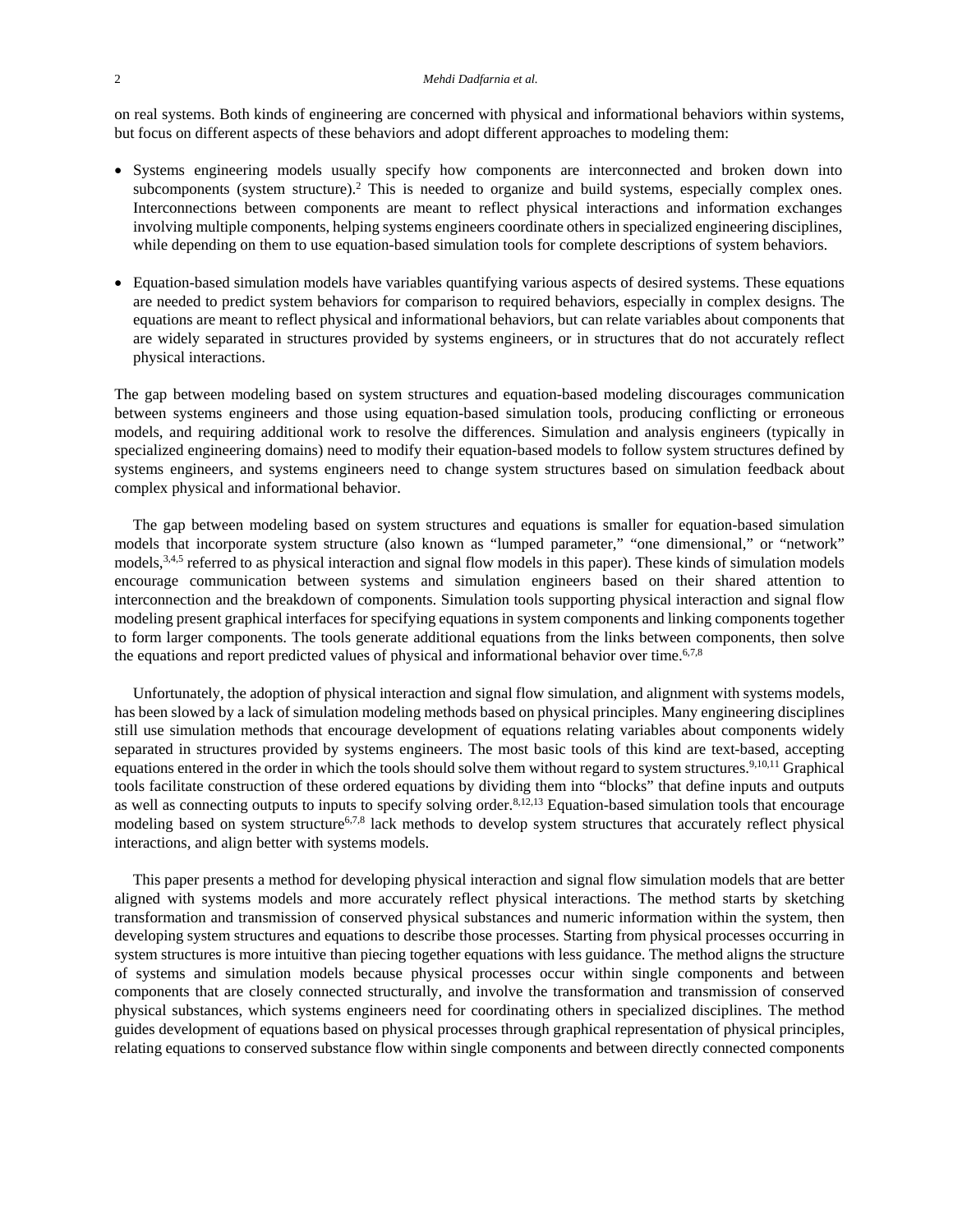in system structures. The method encourages systems and simulation analysis engineers to discuss the desired physical processes around shared system structures.

In addition to better alignment between systems engineering models and physical interaction and signal flow simulation models, the proposed method produces more realistic system models and facilitates construction of simulation models. System models with structures developed around physical processes are more likely to be successfully simulated, built, and operated. Simulation models with equations describing physical processes that identify conserved substances being exchanged are easier to develop because the range of possible equations is narrowed significantly by considering how the conserved substances propagate through system components incrementally.

Existing descriptions of physical interaction and signal flow modeling either skip over physical processes or address them only as energy exchange between components, as described in Section 2. Some introduce particular equationbased languages supported by automated solvers, rather than methods for developing models based on physical processes. Many give methods for developing system structure, which aids in aligning with systems engineering models, yet most methods do not relate the structure and equations to underlying physical processes. Some of these give methods for developing models based on physical processes to varying degrees but only address interactions between components, not processes within components. The authors are not aware of methods that go further into physical processes, particularly within components, or in the particular conserved substances flowing between them.

The method is presented using the Systems Modeling Language (SysML),<sup>14</sup> which was extended in prior work for physical interaction and signal flow modeling that supports code generation to widely-used simulation tools.15 This enables structure models to be shared between systems and simulation analysis engineers and physical processes to be reflected in centralized systems models rather than the many simulation tools used to verify them.

The paper is divided as follows. Section 2 reviews methods for developing physical interaction and signal flow models and identifies their deficiencies for integrating with systems modeling. Section 3 gives the proposed method. Section 4 summarizes the paper.

## **2. Related Work**

Many descriptions of physical interaction and signal flow modeling are introductions to particular equation-based languages supported by automated solvers rather than methods for developing models based on physical processes. These begin with example equations for simple systems, such as pendulums,<sup>16</sup> or simple equations unrelated to any application.<sup>17</sup> They then describe how to express those equations in textual languages supported by equation-solvers.<sup>18</sup> Physical processes behind the equations, if any, are not discussed. For example, the physical process involved in the movement of pendulums is the cyclical transformation of energy between momentum and potential in a gravitational field, but these introductions do not use physical concepts, such as momentum and potential energy, when explaining the example equations or how pendulums function.

Most descriptions of physical interaction and signal flow modeling give methods for developing system structure, which aids in aligning with systems engineering models, but mostly do not relate to physical processes. These methods show how to break systems into components, subcomponents, and their interconnections, and how to reuse structure to improve maintainability and reliability of models (by generalization, also called "inheritance").17 The benefit of system structure is explained in comparison to unstructured sets of equations and to block diagrams, a technique for separating equations into groups connected according to outputs and inputs.<sup>16</sup> One work makes similar comparisons, critiquing the ability of prior approaches to reflect physical processes and explaining the transition to physical interaction and signal flow modeling with a graphical modeling language for energy exchange between components.<sup>19</sup> Yet this graphical modeling language produces complicated networks bearing little resemblance to those of structured systems.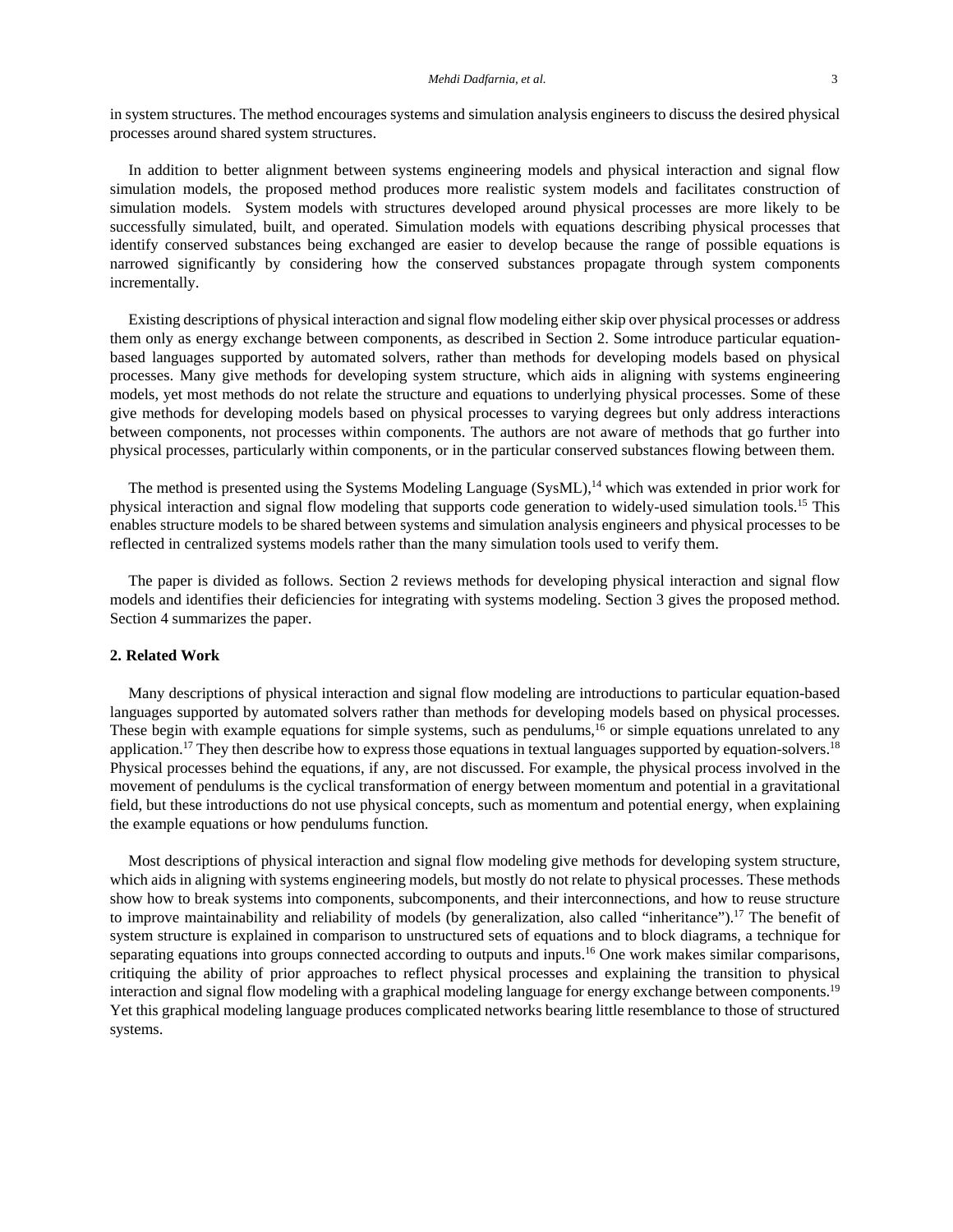Some descriptions of system structure in physical interaction and signal flow modeling give methods for developing models based on physical processes to varying degrees, but these descriptions only address interactions between components and not processes within components. This might be sufficient when using predefined components (component libraries), but otherwise leaves the modeler without guidance, for example when modeling the environments in which systems are to operate. Many of these descriptions focus on variables for physical quantities shared between interconnected components<sup>17</sup> and sometimes mention that they express rates of energy flow between components for various physical domains (electrical, mechanical, thermal, etc).16,20 Some also explain that components can generate, consume, or conserve energy depending on rates of energy exchange with other components.3,6 The authors are not aware of methods that go further into physical processes, particularly within components, or in the particular conserved substances that carry energy between them.

#### **3. Method**

The method proposed in this paper starts by developing an informal sketch of system components and their physical and informational interactions. Then systems and simulation analysis engineers collaborate to define SysML diagrams describing the conserved substances flowing throughout a system and the environment in which it will operate (*total system*). It identifies and analyzes the transformation and transmission of conserved substances and numeric information within and between system components, including components of system operating environments. It incrementally verifies system structure and assignment of equations to components against the desired behavior of conserved substances and numeric information. This enables underlying physical principles to drive simulation modeling, providing guidance in the selection and development of equations describing processes. Applying these principles within system structures ensures that resulting simulation models align with systems engineering models.

The method is explained with an example automobile cruise control system commonly used in describing simulation modeling methods, $2^{1,22}$  including both physical interactions and signal flows. Cruise control systems attempt to keep the speed of a vehicle constant despite environmental disturbances that might affect it, such as changes in the slope of the road, rolling resistance of the tires, and air drag on the vehicle from wind. Cruise control systems respond to these environmental disturbances by adjusting their vehicle's throttle to maintain the desired speed initially set by the driver.

## 1. *Develop a sketch of the total system components with physical and informational interactions between them*

A sketch of the total cruise control system is shown in Figure 1, including its vehicle and the operating environment of the vehicle, as well as physical and informational processes. The figure shows physical interactions with solid, bidirectional arrows and signal flows with dashed, unidirectional arrows. The driver gives the desired speed to the cruise control system (modeled as a signal). The cruise controller uses the desired speed and the current speed of the vehicle (calculated from a signal transmitted from the wheel giving the wheel rotation rate), to determine how much fuel to inject into the engine subsystem. Then the cruise controller calculates how far to open the engine's throttle and sends the result as a signal to the engine. The engine interacts physically with the wheels, involving angular momentum as the conserved substance. The wheels and road transform angular momentum to and from linear momentum (also a conserved substance) to move the vehicle. In addition, a linear momentum interaction occurs between the vehicle and the air around it, which reduces or increases the momentum of the vehicle depending on the relative speed of the vehicle and air, and another occurs between the vehicle and the gravitational field, which reduces or increases the momentum of the vehicle depending on the slope of the road.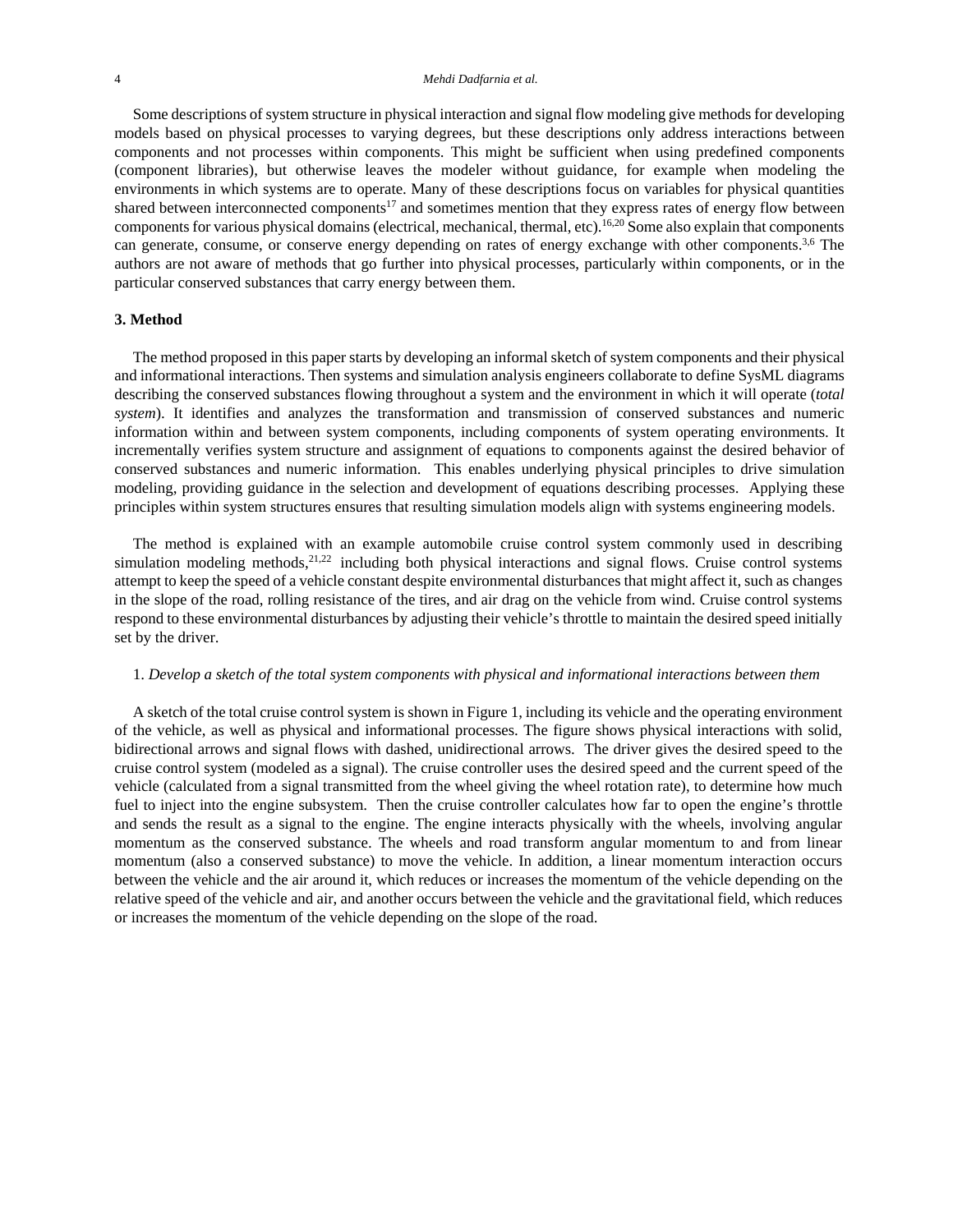

Fig. 1. Total system for a cruise controller.

## 2. *Model system structure to support physical and informational interactions*

Based on the total system sketch, a structure model is created for all components in the system and their interconnections. The only SysML diagrams that show interconnections between components are internal block diagrams. These diagrams are developed in stages, some of which depend on later steps in the method, but Figure 2 shows the complete internal block diagram for Figure 1, for brevity. Modeling starts with roles (SysML parts) played by components in the total system (like parts in a play). Part names appear in the titles of the rectangles of internal blocks diagrams, to the left of the colons. For example, the parts in Figure 2 include the driver and the impeller. The kinds of things (SysML blocks) that play the parts (part types) appear in titles of the part rectangles to the right of the colons. For example, the part types in Figure 2 are Person, Wheel, and so on. Small rectangles appearing on part rectangles are SysML ports, which are parts of parts (roles of roles) for modeling those aspects of parts related to particular interactions. For example, in Figure 2 impellers are a port of the vehicle, played by wheels.

Parts and ports are linked by SysML connectors along which physical and informational interactions take place in the system (except for binding connectors, explained below). The kinds of physical substances flowing along connectors appear in the labels of filled triangles on connector lines (this is also specified on blocks used as parts or ports, see step 3 of the method). For example, angular momentum flows between the engine and the wheel. Ports with one arrowhead inside are for signals and indicate the direction that numeric information flows through the port (in or out), while ports with two arrowheads inside are for physical interactions and indicate conserved physical substances can flow in either direction depending on circumstances.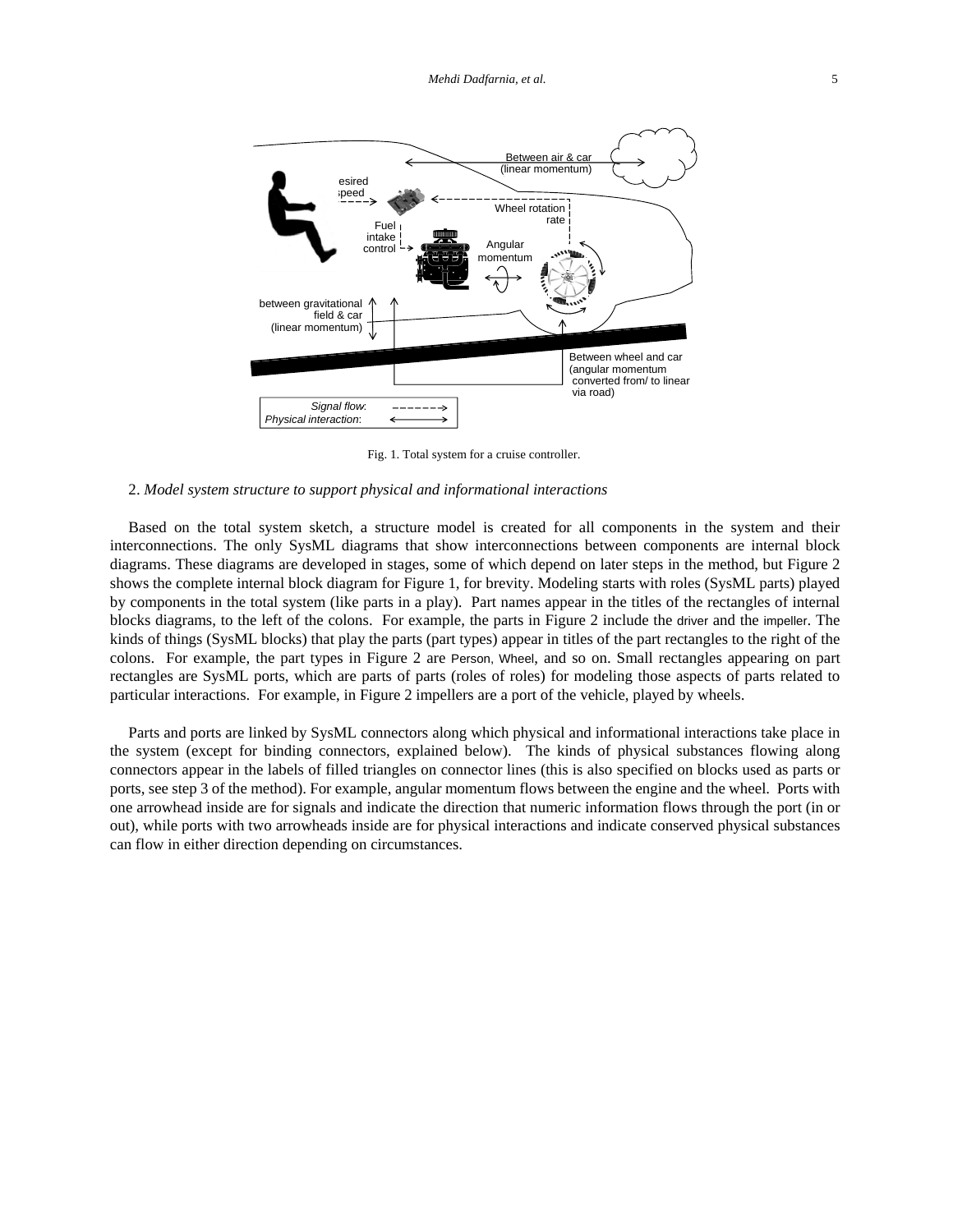

Fig. 2. Total system structure in SysML internal block diagram

The internal block diagram in Figure 2 shows three signal flows and one physical interaction inside the vehicle:

- The driver sends a desired vehicular speed as a signal to the cruise controller's user interface, modeled as a port of the cruise controller.
- The cruise controller receives a signal from the wheel speed sensor to calculate the vehicle's current measured speed. This information is used in the control algorithm to calculate the feedback required to have the car reach the driver's desired vehicular speed.
- The cruise controller sends a control signal to the engine's throttle actuator, affecting the flow rate of fuel into the engine.
- Angular momentum moves between the engine and wheel in a physical interaction (the transmission, drivetrain, and other parts are omitted for brevity).

The vehicle is involved in three physical interactions with its operating environment:

- The transformation between angular momentum of the wheels and linear momentum of the vehicle is modeled with a connector between the wheel and vehicle. The connector has a corresponding connector property (impellerVehicleLink) played by an association block describing the interaction between the wheels, vehicle, and road. The connector between the wheel and vehicle represents the vehicle propelling itself. This transformation only happens when the wheel and road are in contact, even though the road does not accept or provide momentum (the earth is taken as too large to accept significant amounts of momentum). The connector between the interaction and road (via the lMTG port) shows that the road is necessary for the transformation, but does not allow momentum to flow between the wheels and road.
- The transfer of linear momentum between the vehicle and the air is modeled by a connector between the vehicle and the air (ignoring turbulence, heat, and other less organized forms of momentum, for brevity).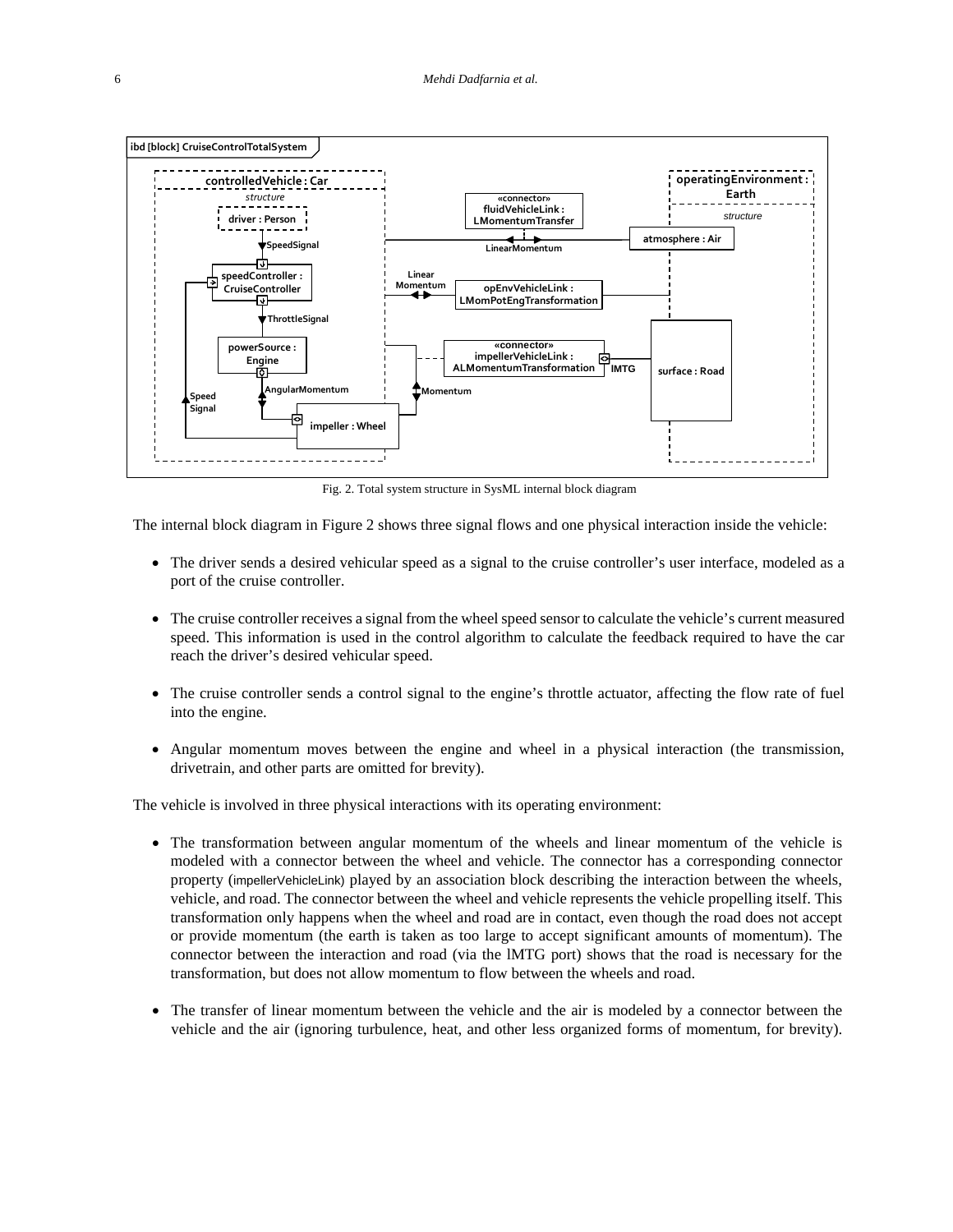The connector has a corresponding connector property (fluidVehicleLink) played by an association block describing the interaction between the vehicle and air.

• The transformation between linear momentum and gravitational potential energy is modeled by a part connected to the vehicle and the Earth (opEnvVehicleLink). This part represents the gravitational field's storage and return of the vehicle's momentum. The transformation is not modeled as a connector to the gravitational field as a part of Earth, as done with the air, because exchanging momentum with the gravitational field would enable the field to pass that momentum to and from other objects, as air can. The part between the vehicle and Earth can only exchange momentum with the vehicle, even though it requires a relationship to Earth to do this.

The connectors with connector property blocks (indicated by dashed lines in Figure 2) are treated as parts played by association blocks, see step 3, enabling them to have equations describing their physical processes, see step 4.

#### 3. *Model the kinds of things used in the system structure*

This step specifies the kinds of things playing parts and ports in more detail than Figure 2. Kinds of things are modeled as SysML blocks, some of which are shown in Figure 3, such as Car and Earth (treating Earth as one of a kind). The lines with filled-in diamond shapes between blocks in Figure 3 are composition associations. These relationships indicate that an object, such as a car, contains other things, such as wheels. Reference associations do not use diamonds and indicate that an object is related to other things without containing them. Associations have property names on their ends, indicating the roles played by the kind of thing on that end. Some of these properties (roles) appear in Figure 2 as part and port names (to the left of colons), such as controlledVehicle and operatingEnvironment. Association blocks represent interactions. Dotted lines run from association blocks to a solid line that links the kinds of things involved in the interaction. For example, in Figure 3, the association block ALMomentumTransformation represents an interaction between the car and Earth through components they are composed of. Composition associations can show relationships between a kind of thing and interactions they contain, such as the relationship between the block CruiseControlTotalSystem and association block ALMomentumTransformation in Figure 3.



Fig. 3. Some components used by system structure in SysML block diagram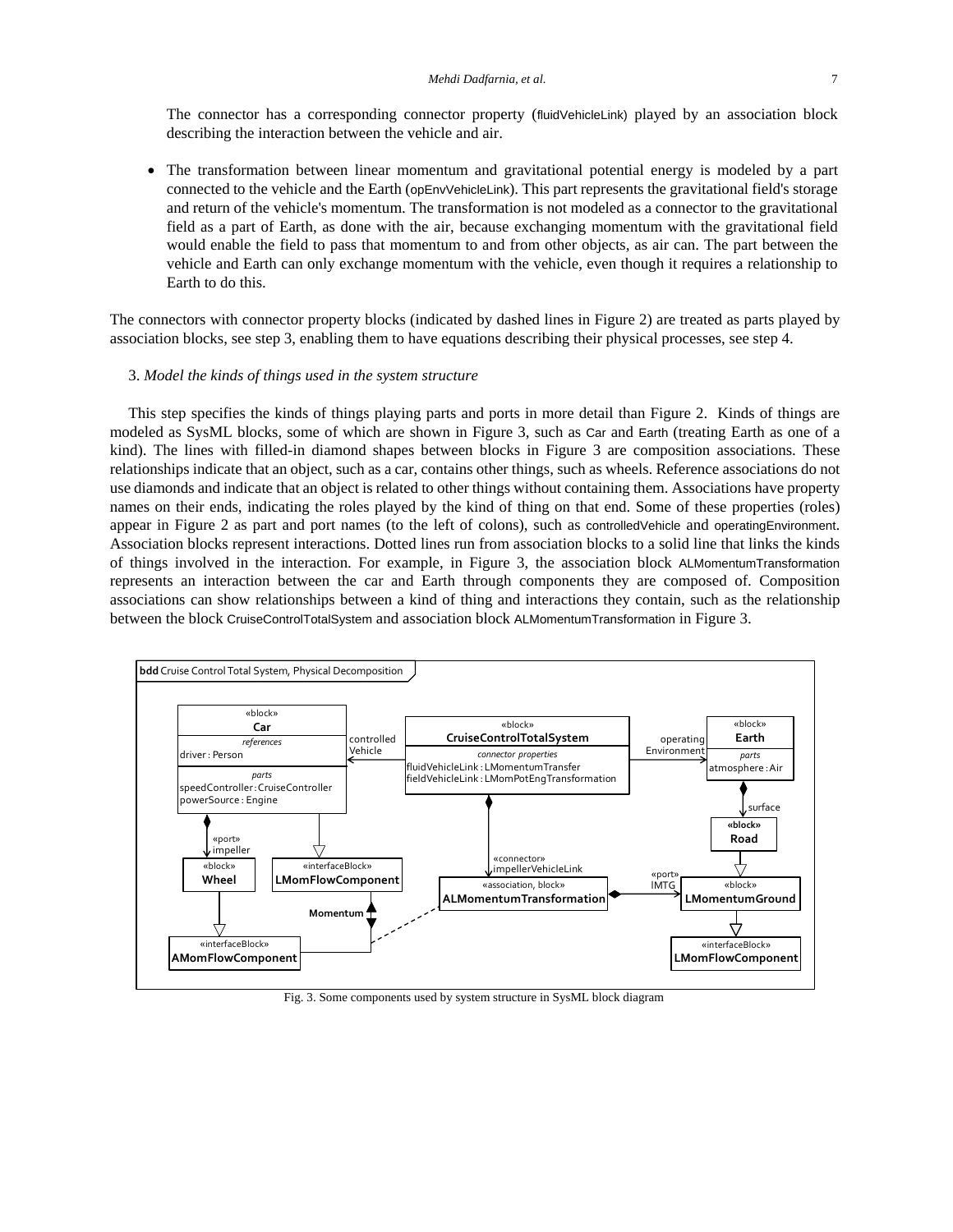#### 8 *Mehdi Dadfarnia et al.*

Interface blocks in Figure 3, such as AMomFlowComponent and LMomFlowComponent, model aspects of components that interact with other components. These blocks specify conserved substances or numeric information that flow across the boundary of components. Each kind of component is generalized by interface blocks for the substance or information that flow across its boundary (SysML generalizations appear as lines with hollow-headed arrows). Interface blocks can have SysML flow properties specifying conserved physical substances flowing through them, such as the flow property lMom typed by LinearMomentum (a conserved physical substance) on the interface block LMomFlowComponent in Figure 4. Physical interaction simulation models characterize these conserved substances by their rates of flow of and potentials to flow.<sup>3,6</sup> Rate of flow is a conserved variable, because the flows must balance between components, and potential to flow of a substance is non-conserved, because it remains the same between components. For linear momentum, force is the rate of flow and velocity is the potential to flow. Momentum can flow between objects only if they are moving at different velocities (giving a potential to flow), but actually flows only when they come into contact with each other to exert force (giving a rate of flow). This is modeled by simulation variables on simulation blocks, using an extension to SysML for physical interaction and signal flow modeling from previous work.15 For example, the simulation variables for torque and angular velocity of the conserved substance angular momentum are trq and aV, typed by Torque and AngularVelocity, respectively. These simulation variables are specified on the simulation block AMomFlow (marked with simBlock) in Figure 4. Similar to physical flows, informational flows are modeled using only a potential to flow variable (omitted from Figure 4 for brevity).



Fig. 4. Physical flows between some components in the system structure (not all flows shown for brevity)

#### 4. *Develop equations based for components involved in physical interactions and signal flows*

This step develops equations (SysML constraints) for the components modeled in step 3, based on their physical and informational interactions in the total system described in steps 1 and 2. SysML constraints are equations contained in blocks that relate properties of their blocks instead of variables. SysML constraint blocks are applied to systems structures with binding connectors between their properties and other properties within internal block diagrams, applying the equations to system structure. Binding connectors are a kind of connector indicating that two properties represent the same thing rather than being involved in an interaction. These are marked by the keyword «equal» next to them. Figure 5 is a parametric diagram (but an internal block diagram could also be used) for the cruise control example applying equations to an interaction between the wheel, the road surface, and the car. The equations specify the transformation between angular momentum and linear momentum moving the car, due to interaction with the road. Properties of the constraint block (constraint parameters, appearing as small rectangles on the edges of the constraint block) are equated to interaction properties via binding connectors. The bound properties are simulation variables,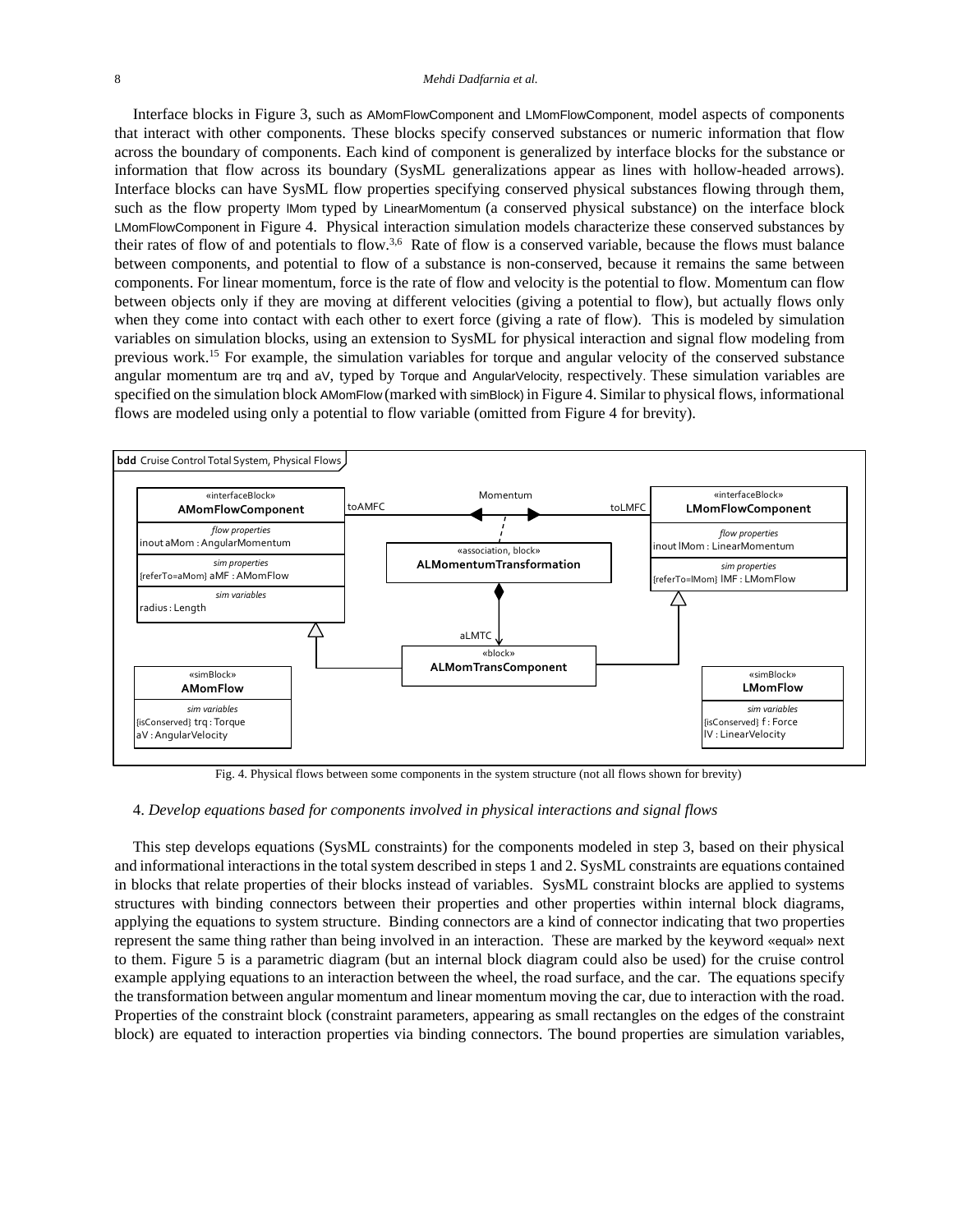constants, and other properties of interaction, including generalized properties from the participants aMFC (typed by the interface block AMomFlowComponent), lMFC (typed by the interface block LMomFlowComponent), and the port lMTG (for linking to the road's surface, which acts as a reference point for the car's movement).



Fig. 5. Equations applied to system structure in SysMLparametric diagram

Models completed by this method contain all information needed to generate code for physical interaction and signal flow simulators. The resulting simulation models will have the same system structure as the source SysML models. The SysML extension for physical interaction and signal flow from previous work enables modelers to add the information for simulation tools to execute.15

## **4. Conclusion**

This paper presents an improved method of modeling physical interaction and signal flow simulation to encourage collaboration with systems engineering and model alignment. Physical interaction and signal flow simulation models support structure that could be shared with systems models, but adoption of this kind of simulation has been slowed by a lack of modeling methods based on underlying physical principles. Many existing methods explain equationbased languages supported by automated solvers rather than how to model physical processes. Most show how to model system structure without modeling physical processes within the structural components. Some methods develop system structure based on physical processes to varying degrees, but only address interactions between components, usually as propagation of variable values instead of the conserved physical substances. The few methods for modeling processes within components treat them only as energy operators rather than transformers and transmitters of conserved physical substances.

The method in this paper engages physical principles based on objects transforming and transmitting conserved physical substances and numeric information within total system structures, including objects in the operating environment of the system being specified. For example, modeling gravitational effects on vehicles includes the Earth as a component interacting with vehicles in a total system, instead of immediately reducing Earth to an acceleration constant ("g") in equations. System structure is modeled to support movement of conserved physical substances and numeric information as opposed to using structure to support equations. In the vehicle example, gravitational fields are modeled between Earth and vehicles, converting between linear momentum and potential energy rather than force